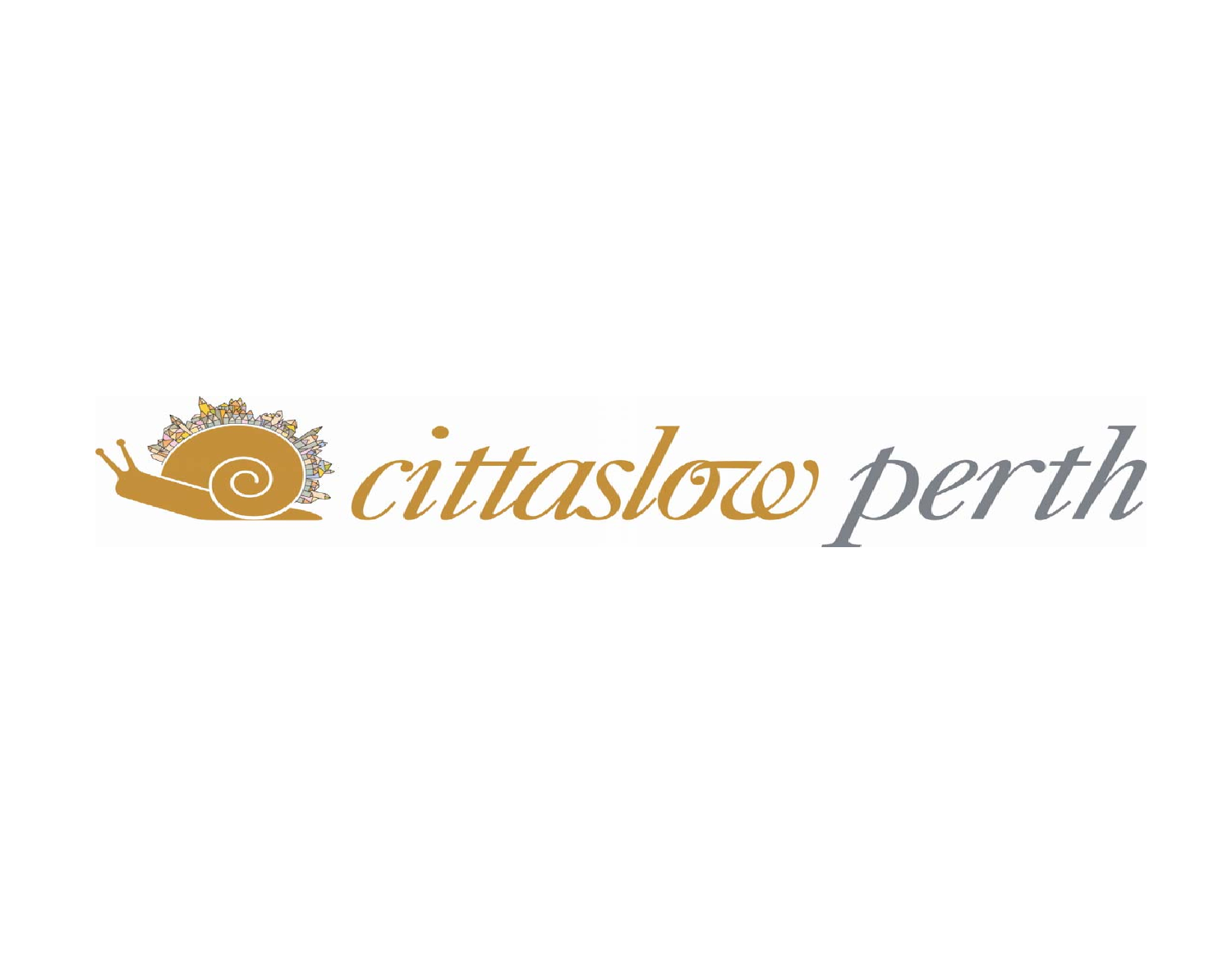## WHAT IS CITTASLOW?

- -Italian for "Slow Cities".
- -Founded in 1999.
- - A network of over 100 European towns dedicated to improving quality of life for residents and visitors.
- $\blacksquare$ Grew from the Slow Food movement.

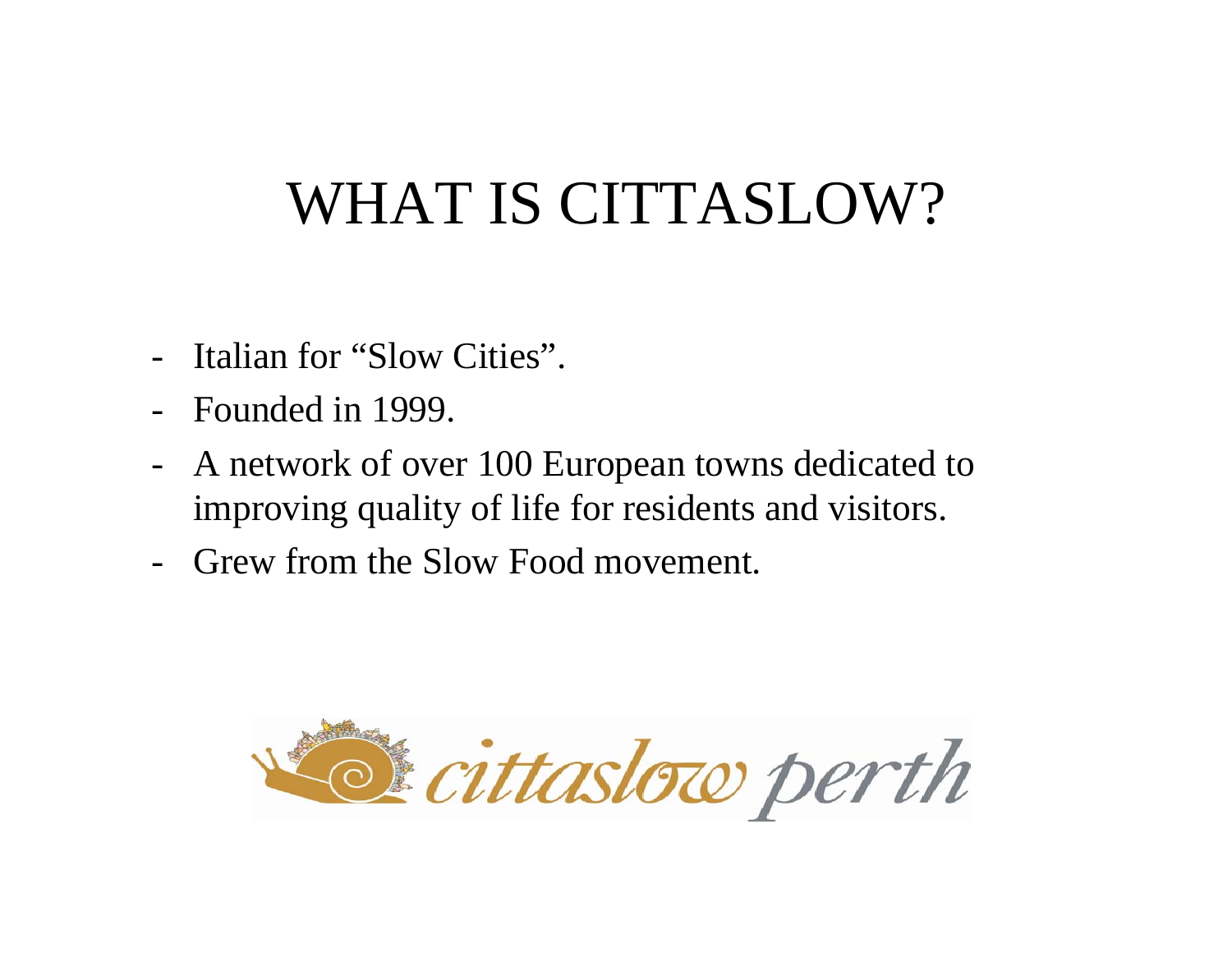#### WHAT IS SLOW FOOD?

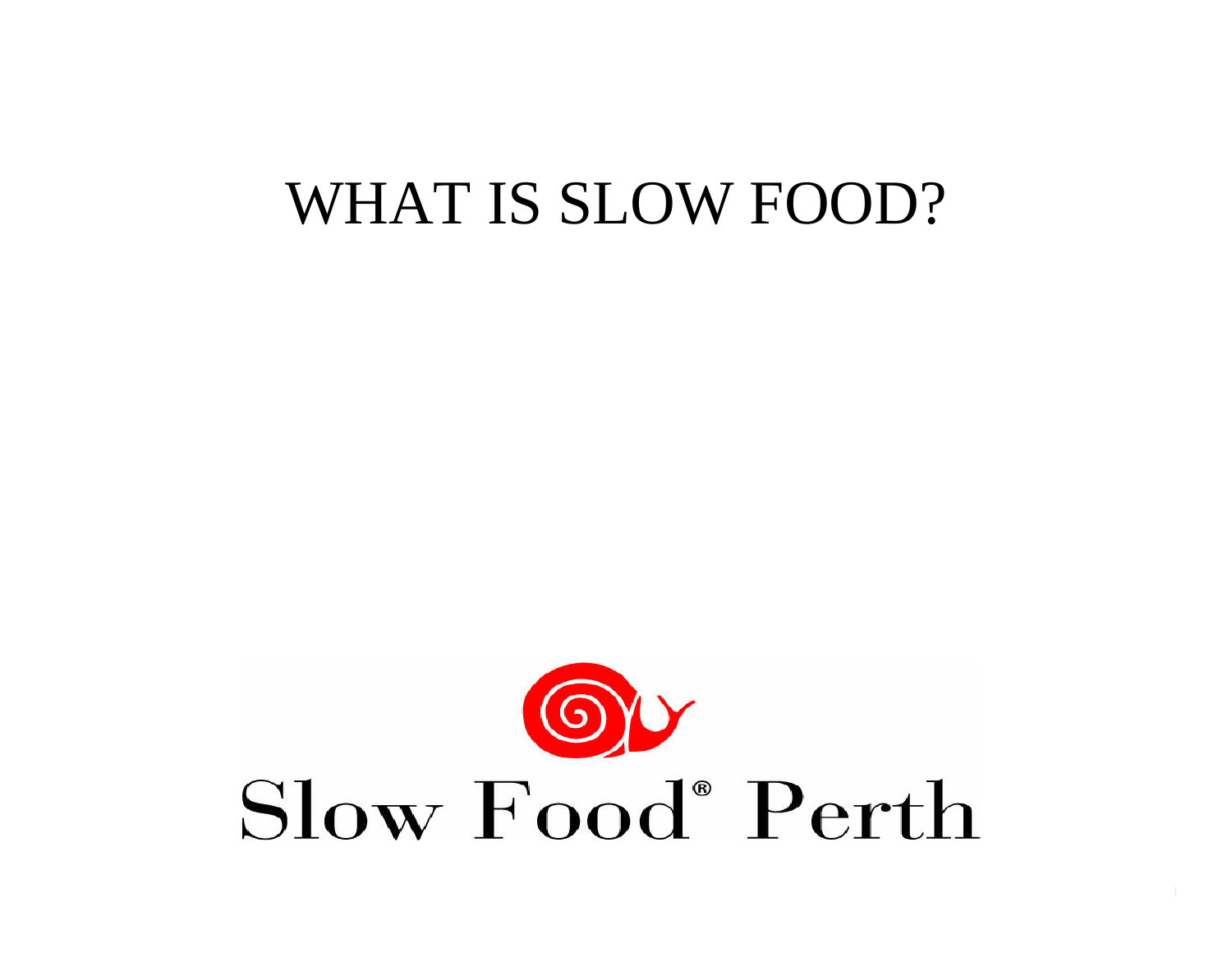### WHAT IS SLOW FOOD?

"Slow Food is an international non-profit organisation that was founded in 1989 to counteract fast food and fast life, the disappearance of local food traditions and people's dwindling interest in the food they eat, where it comes from, how it tastes, and how our food choices affect the rest of the world."

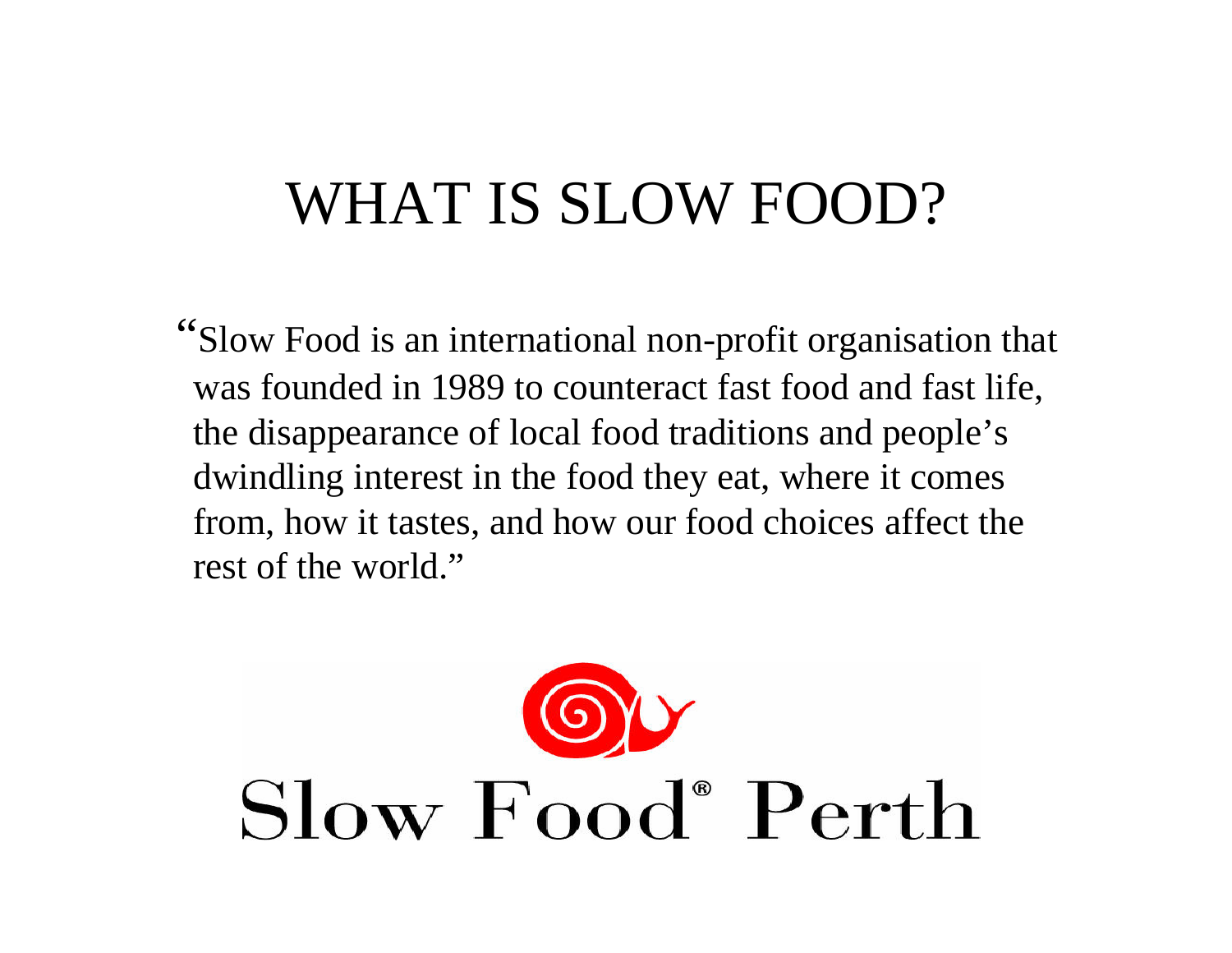# WHAT KIND OF FOOD IS SLOW FOOD?

- $\bullet$ Food that tastes good.
- $\bullet$  Food that is produced in a clean way that does not harm the environment, animal welfare or human health.
- Food that ensures food producers receive a fair remuneration for their work.

#### **GOOD + CLEAN + FAIR = SLOW FOOD**

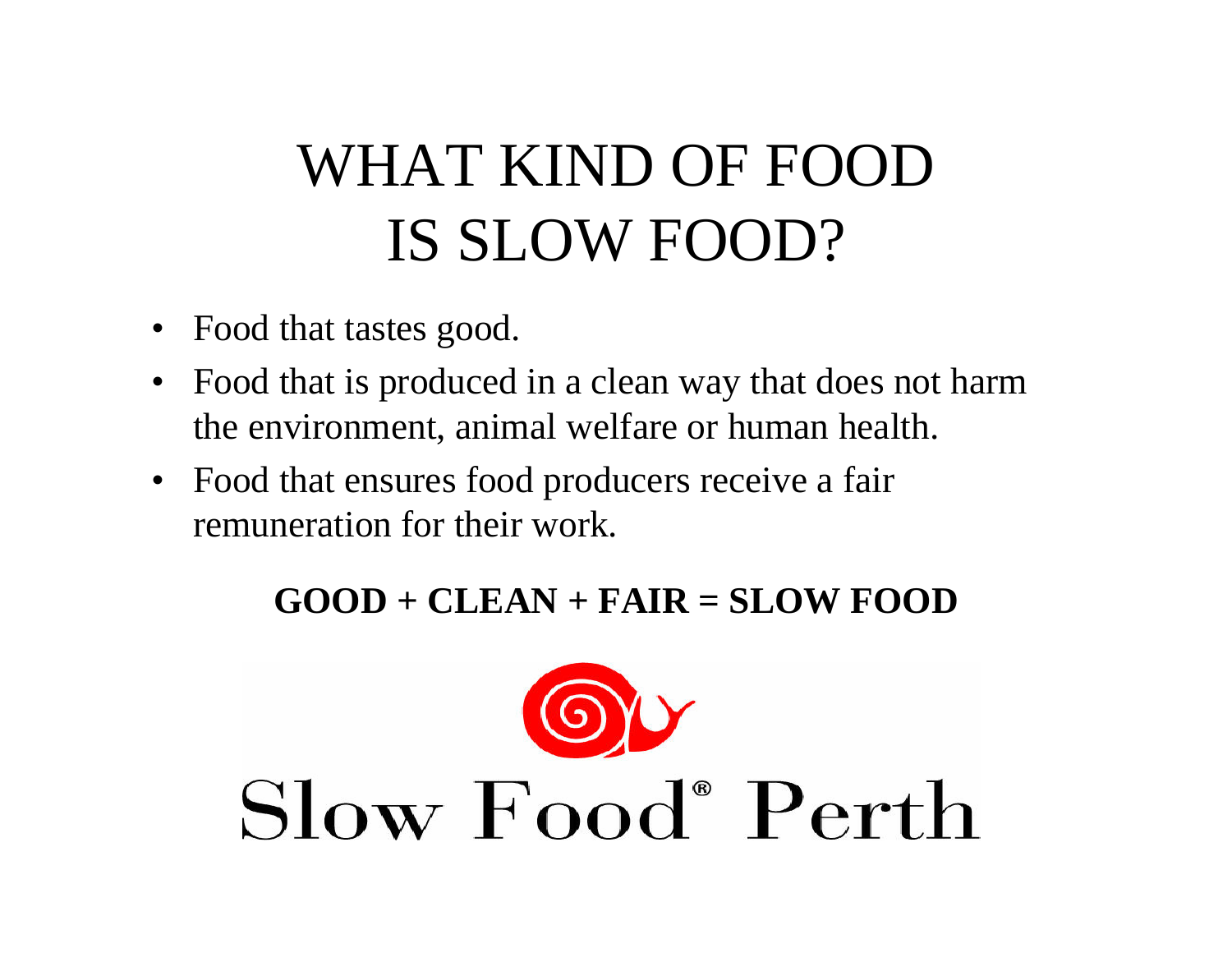# HOW IS SLOW FOOD ORGANISED?

- •Only individuals can join.
- $\bullet$ There are 90,000 Slow Food members in 107 countries.
- •Each country has a national Slow Food association.
- $\bullet$ Members join local chapters called "Convivia".
- $\bullet$ There are over 850 Convivia across the world.
- Convivia bring members together for events such as tastings, visits to producers etc. and for projects that support Slow Food principles.

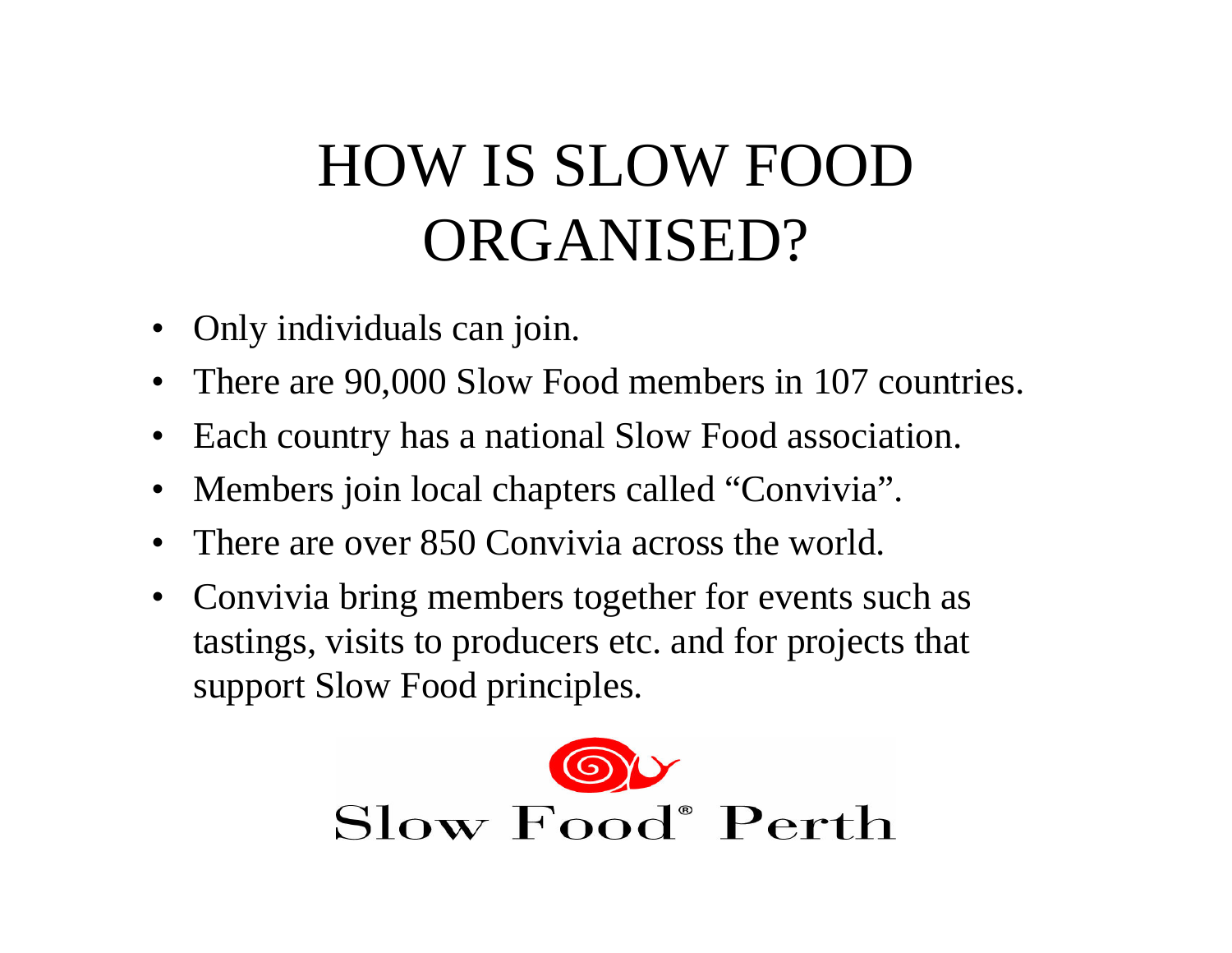## KEY SLOW FOOD ACTIVITIES

- Slow Food Foundation for Biodiversity.
- $\bullet$ Ark of Taste.
- $\bullet$ Presidia.
- Salone del Gusto.
- $\bullet$ Terra Madre.
- The University of Gastronomic Sciences.

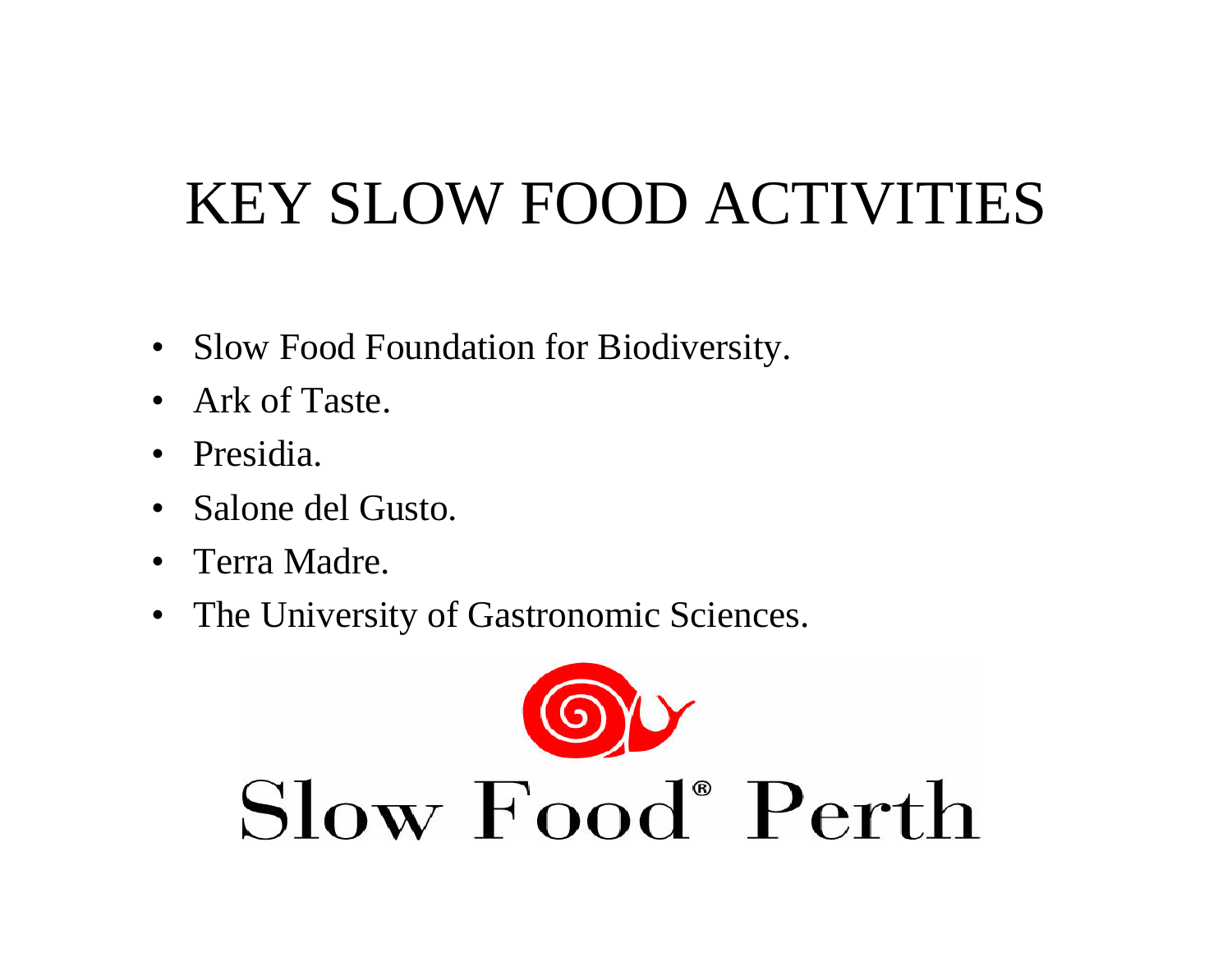# SLOW FOOD to CITTASLOW

- A number of towns wanted to work together to embrace Slow Food principles.
- Wanted to link Slow Food principles to wider environmental, cultural and social issues to improve the overall quality of life for residents and visitors.
- Wanted clear principles or criteria they could follow.
- Wanted to support and promote local producers.
- •Opportunities to share experiences and good practice.

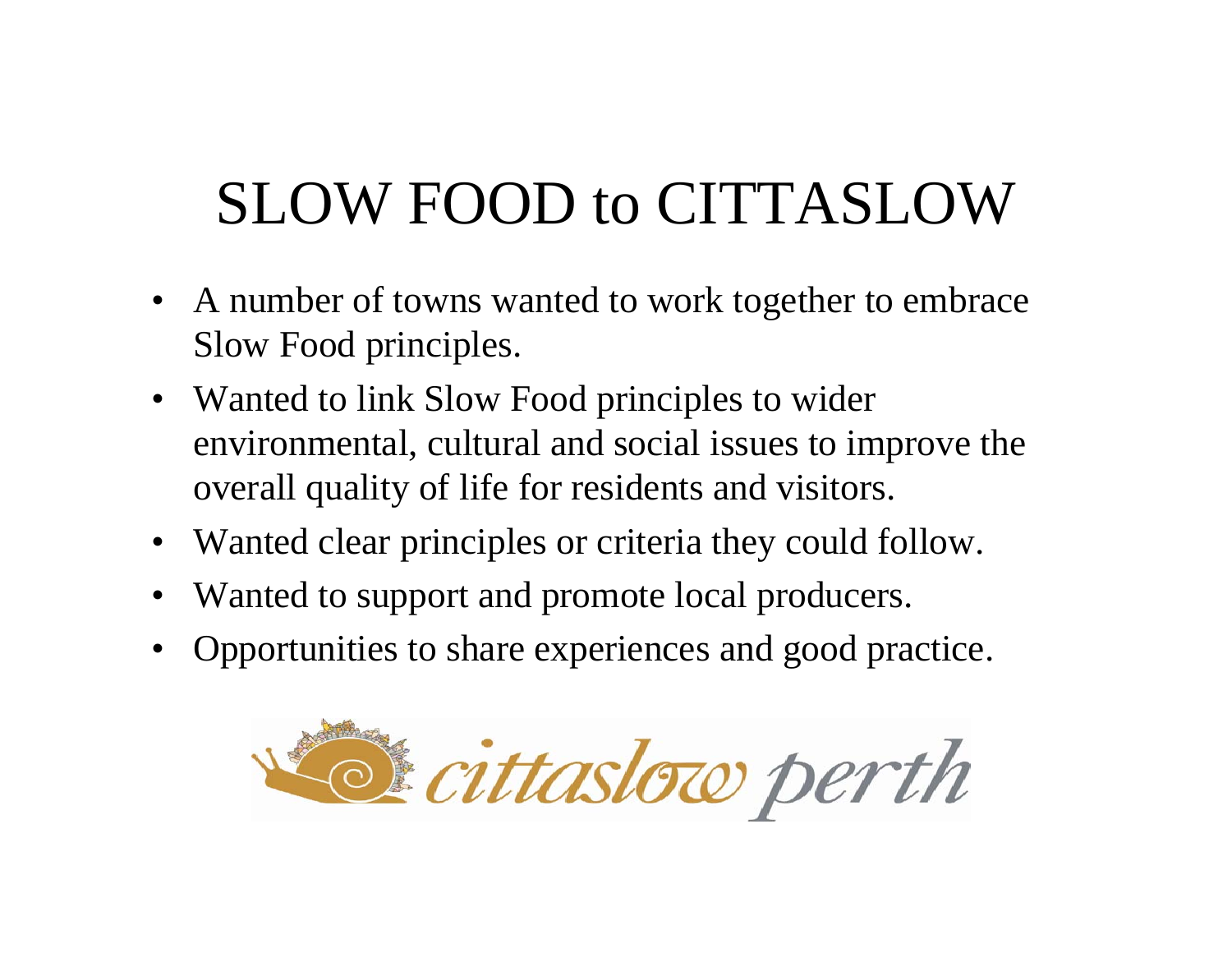## CITTASLOW MEMBERSHIP

- Open to towns with less than 50,000 residents.
- $\bullet$  Rigorous assessment process before towns are admitted into Cittaslow membership.
- Local Steering Group needed to manage application.
- Towns are assessed in 6 main areas: Environmental Policies; Infrastructure Policies; Enhancing the Quality of the Urban Fabric; Promotion of Local Produce & Local Products; Hospitality & Community; Raising Awareness & Understanding of Cittaslow.
- Overall, there are 60 different criteria to be met under these 6 main areas. Each criteria is weighted.

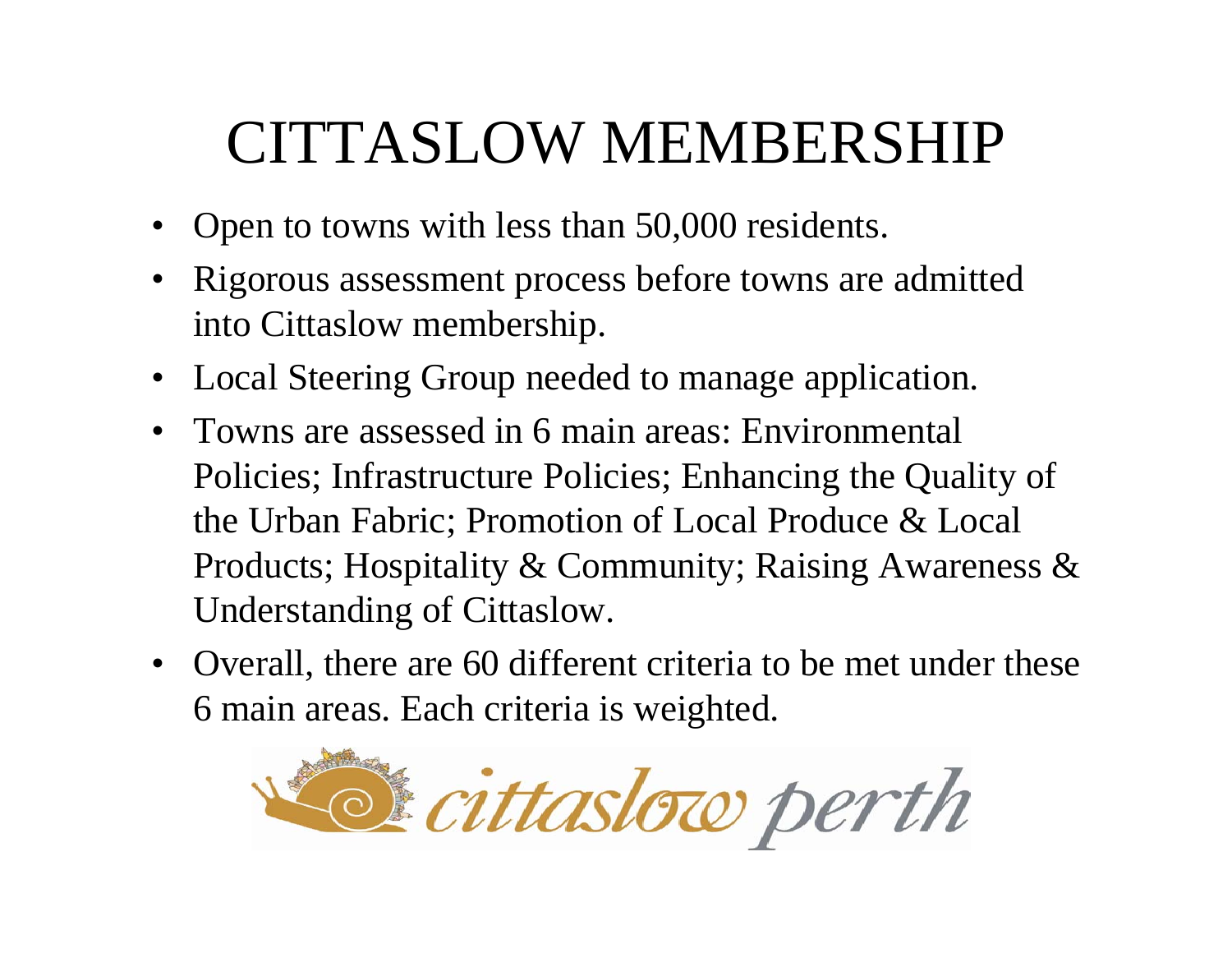# LOCAL PRODUCE & PRODUCTS

- $\bullet$ Protect Goods & Produce Reflecting Local Traditions.
- $\bullet$ Create Awareness of Traditional Foodstuffs.
- •Preserve Unique Local Foodstuffs.
- $\bullet$ Encourage Organic Farming & Quality Certification.
- $\bullet$ Educational Programmes about Organic Food Production.
- $\bullet$ Provide Space for Farmers Markets.
- $\bullet$ Increase Awareness of Good Food & Nutrition.
- •Register of Locally Produced Goods & Producers.

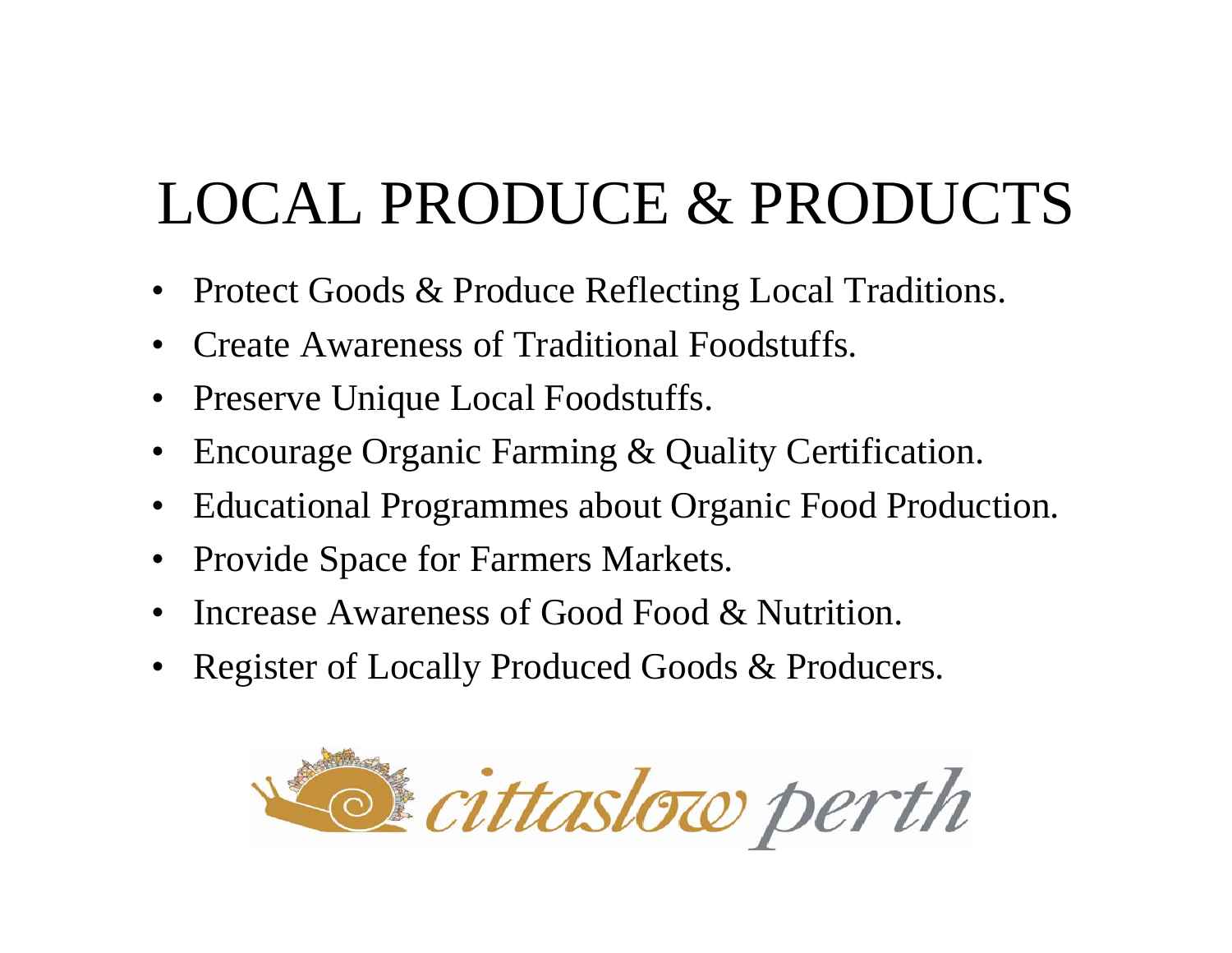# ACHIEVING CITTASLOW MEMBERSHIP

- •Initially Achieve 50% Score Out of a Total of 400 Points.
- $\bullet$ Undertake Initial Self Assessment.
- $\bullet$  Provide Detailed Documentary Evidence to Back Up Self Assessment.
- Demonstrate Measures to Address Outstanding Criteria.
- $\bullet$ Be Independently Assessed by Cittaslow UK Assessors.
- •Pay Annual Membership Fee.
- $\bullet$ Demonstrate Progress Towards Outstanding Criteria.

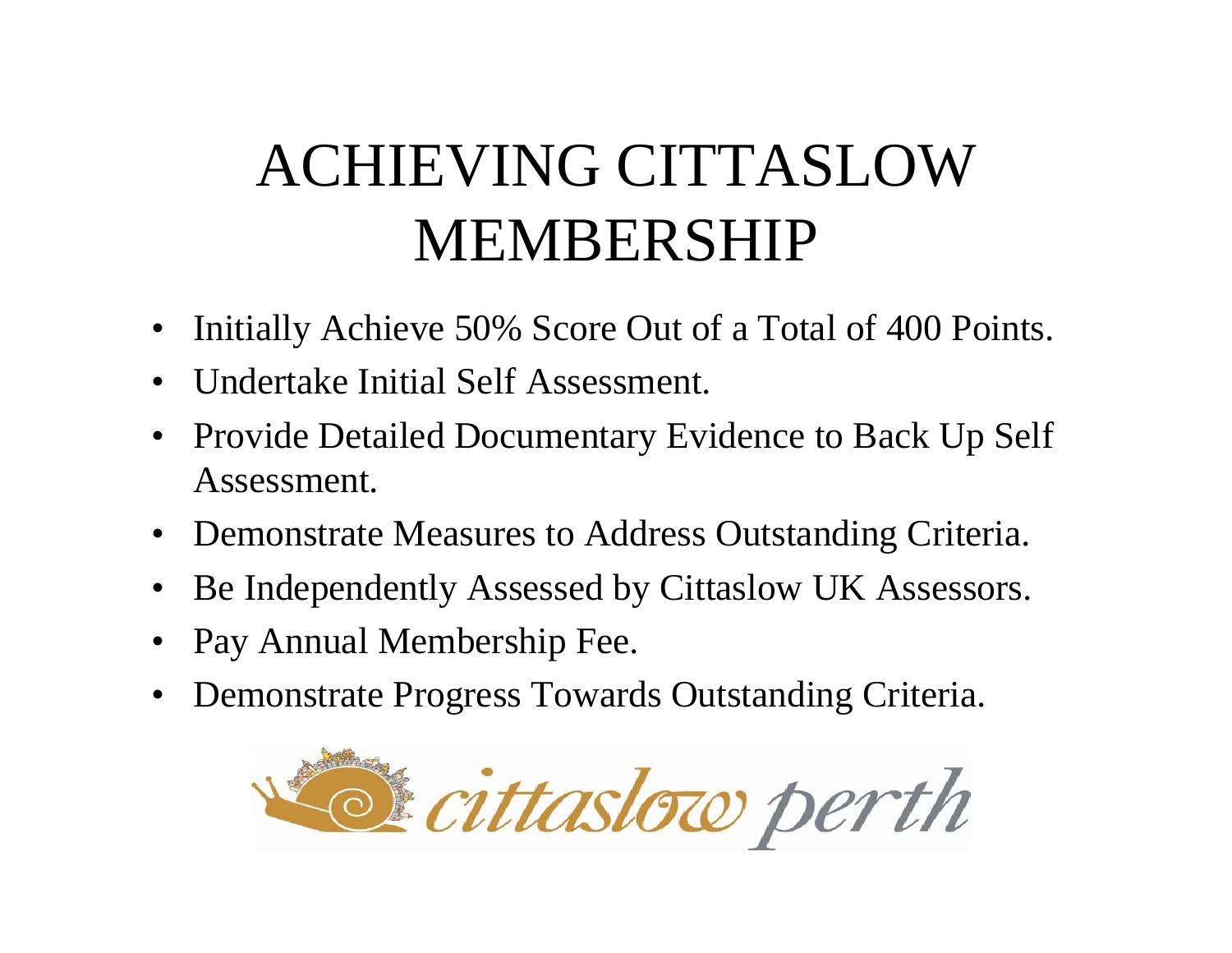# WHY PERTH?

- $\bullet$ First Farmers Market in Scotland.
- $\bullet$ Produces 90% of soft fruit in Scotland.
- •"Berryfest" Festival.
- •Agriculture a key economic sector.
- •Active local Agricultural Forum.
- •Growing number of Farm Shops.
- •Organic Network with over 70 members.
- •"Buy Local, Eat Local" Initiative"

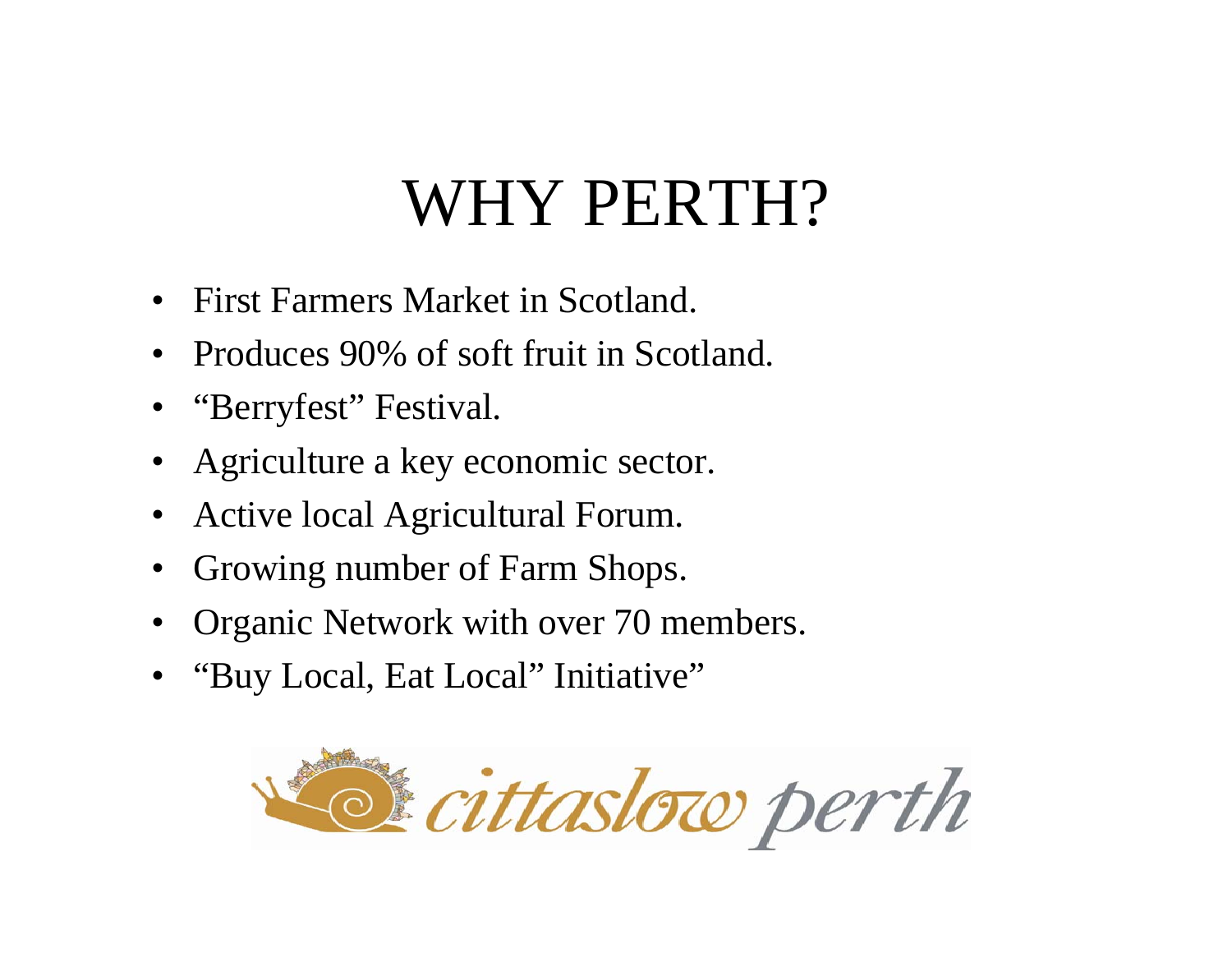# WHERE ARE WE NOW?

- Perth & Kinross recognised as the 1<sup>st</sup> "Cittaslow" Supporter" area in the UK in November 2007.
- $\bullet$ Perth recognised as Scotland's 1<sup>st</sup> Cittaslow town in March 2007.
- $\bullet$ Slow Food Perth set up in May 2007.
- •Linlithgow currently applying to become a Cittaslow town.
- •Other Scottish towns considering Cittaslow membership.
- •Perth represents Scotland on the Board of Cittaslow UK.

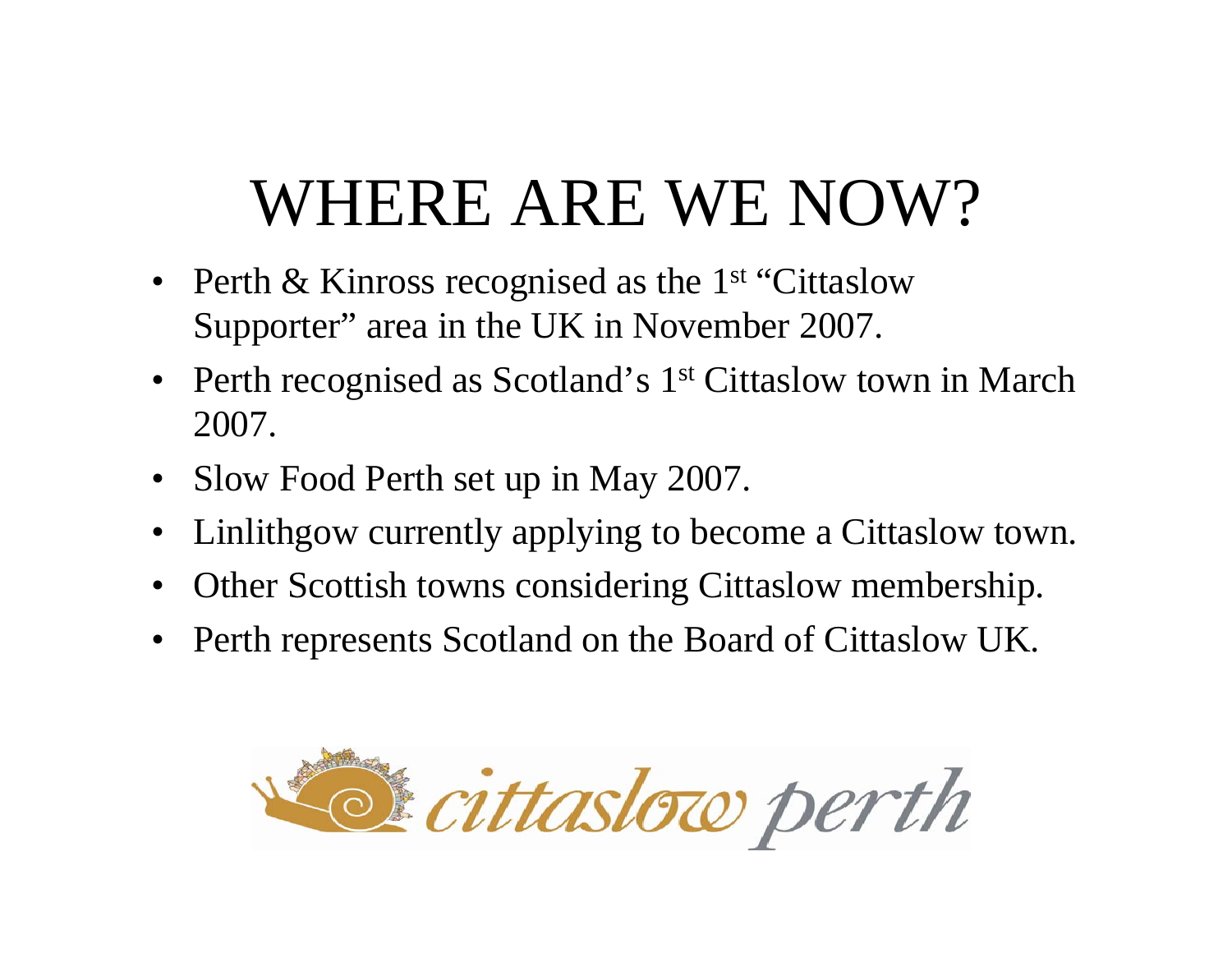# LOCAL INITIATIVES

- $\bullet$ Perthshire Produce Guide & Buyers Guide.
- $\bullet$  Promotion of Local Produce through Green Tourism Network.
- $\bullet$ Sponsorship of Local Heats of FutureChef 2008.
- •Greener Workplace Workshops.
- •Green Gyms.
- $\bullet$ Presence at Good Food Show Scotland Exhibition.

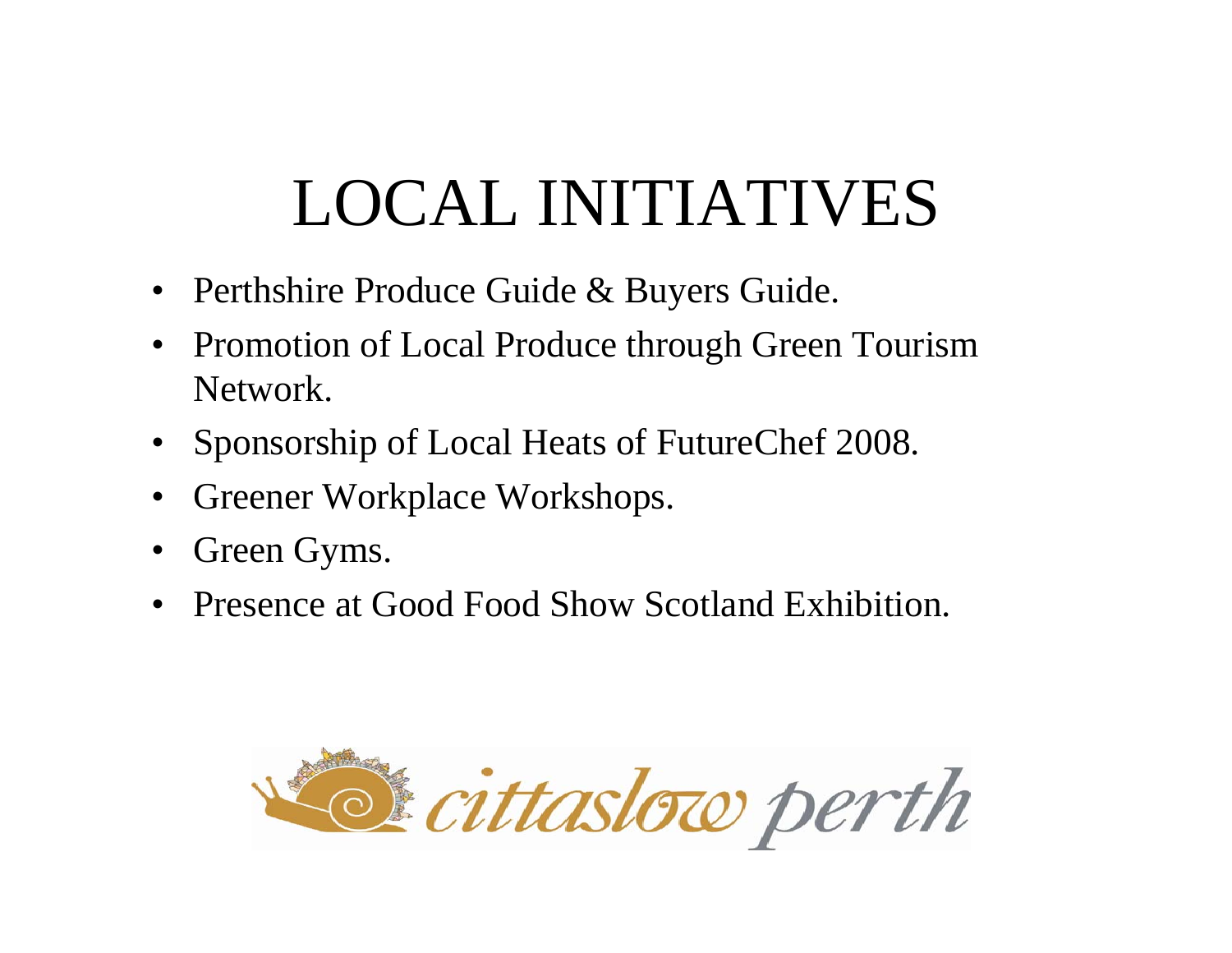# GREEN TOURISM THE BIGGER PICTURE

- Ambition for Scotland to become one of the world's first emerging carbon neutral holiday destinations
- Green is the new gold
- •Quality of life more important than material wellbeing
- $\bullet$  Strive for authenticity – defined as ethical, natural, honest, simple, beautiful and rooted.

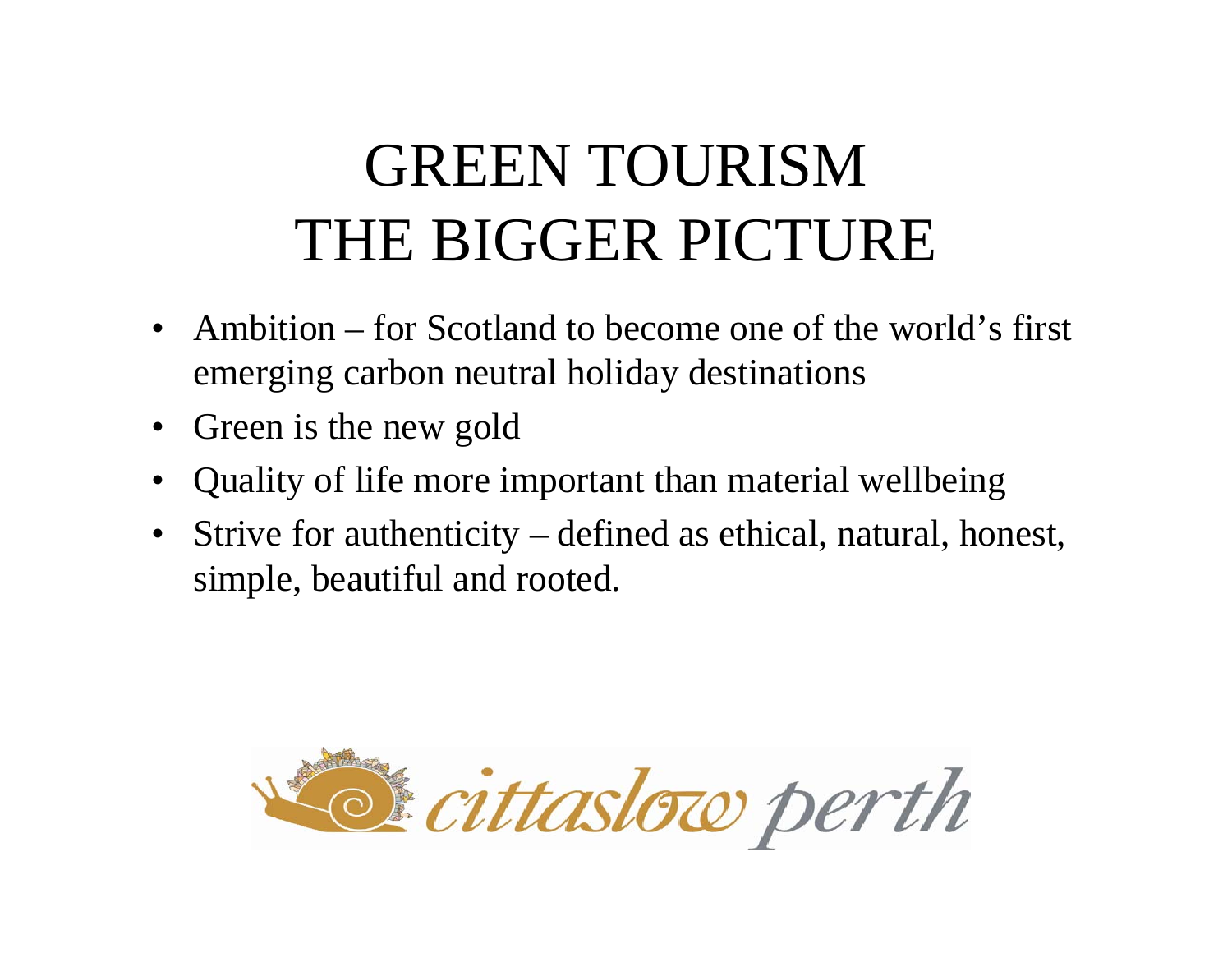# PERTHSHIRE'S GREEN TOURISM ASSETS

- $\bullet$ Outstanding natural environment
- •Perthshire Big Tree Country
- $\bullet$ Perthshire Gardens Collection
- $\bullet$ Superb walking & cycling opportunities
- •Rich wildlife – many iconic species
- $\bullet$ Adventure Perthshire

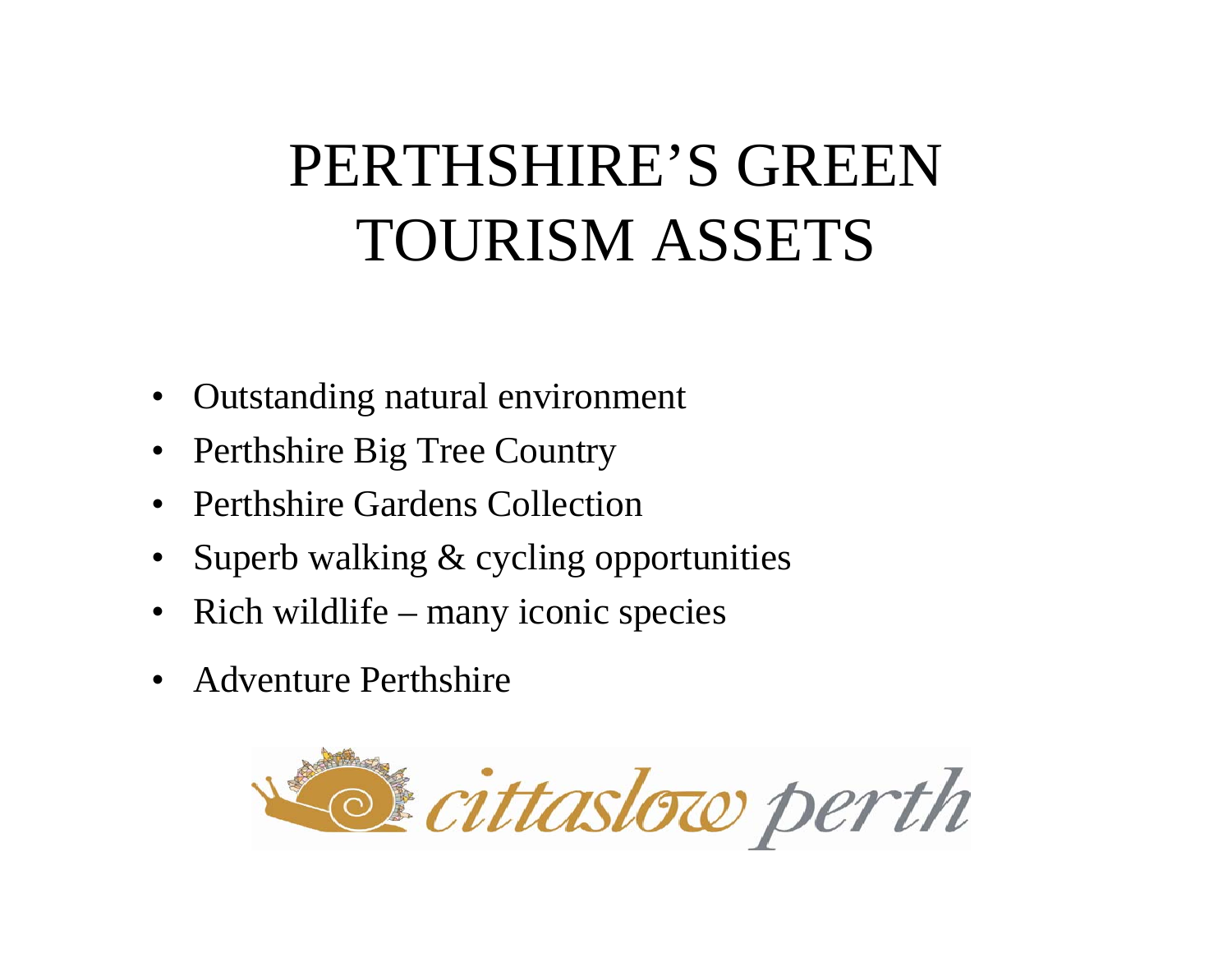## GREEN TOURISM INITIATIVES

- •Perthshire Big Tree Country Heritage & Access Project
- $\bullet$ The Green Tourism Business Scheme
- $\bullet$ Perthshire Green Tourism Network
- $\bullet$ Public Transport promotion
- •**Cittaslow**

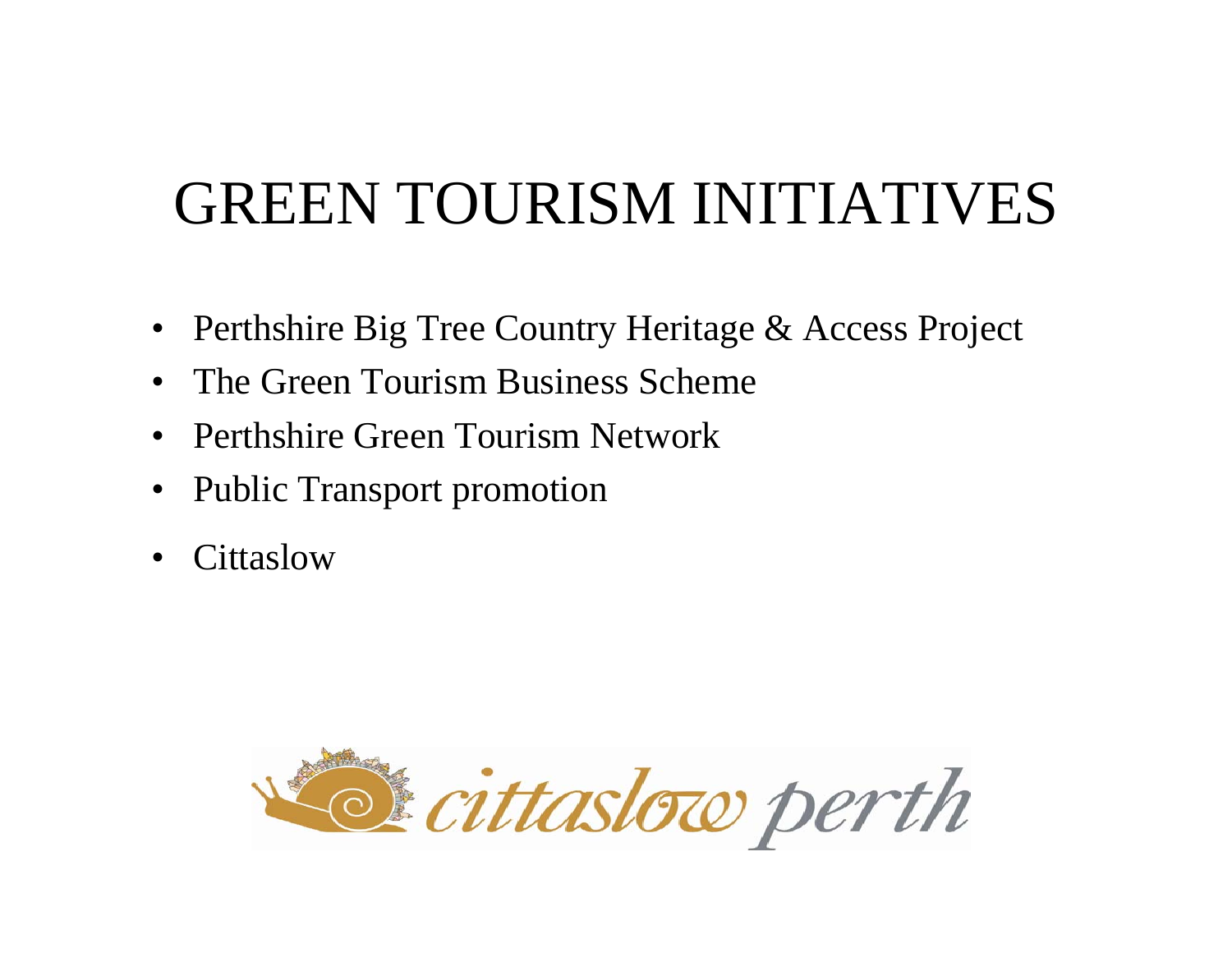# THE ADVANTAGES OF **CITTASLOW**

- An established, respected and credible network.
- $\bullet$ Opportunities to learn from and link with others.
- •Independent external endorsement giving a quality mark.
- $\bullet$ Opens new markets for local businesses through networks.
- $\bullet$  Links food & drink to wider environmental and community priorities.
- Involvement of local communities & businesses.
- •AN EFFECTIVE PROMOTIONAL TOOL

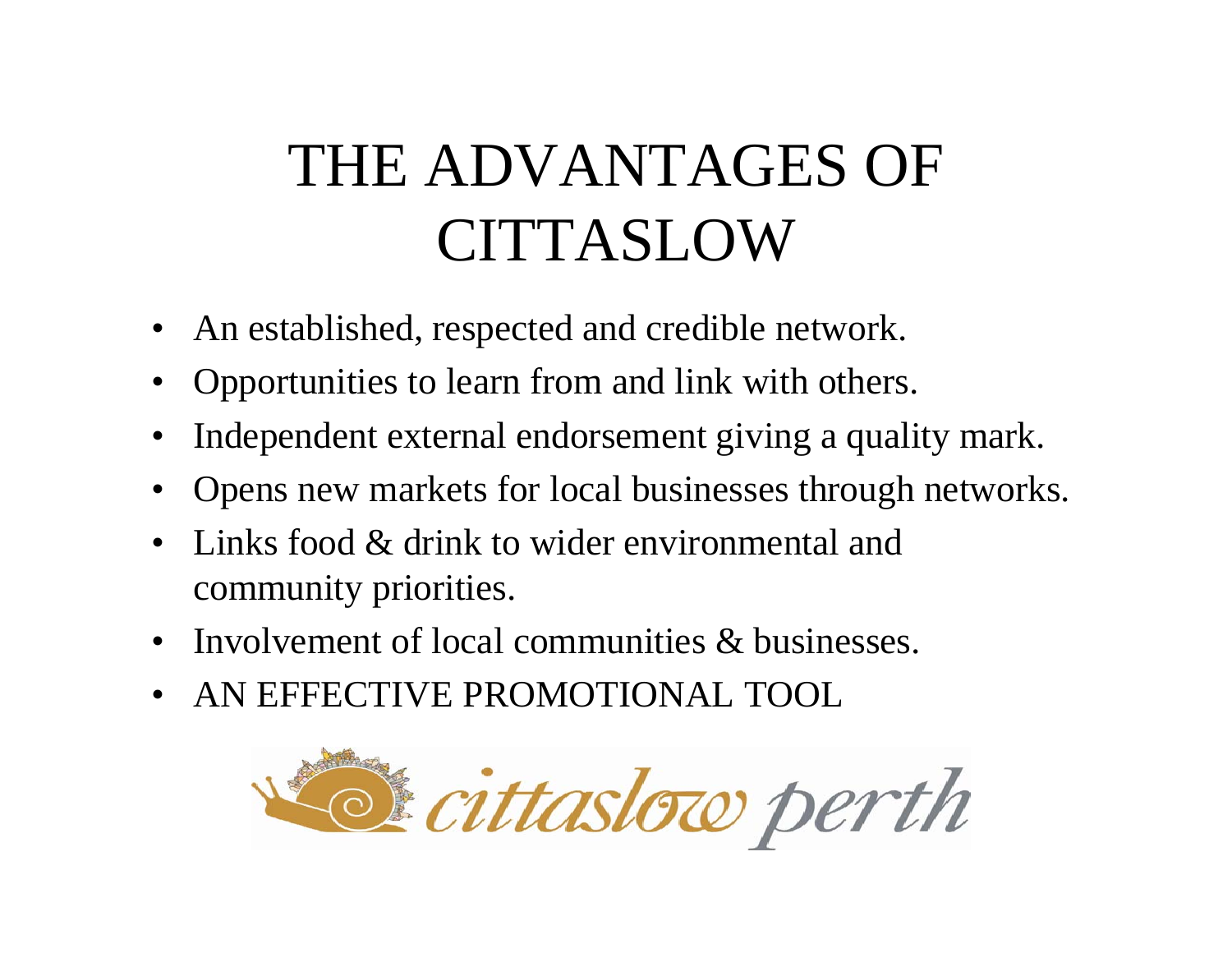# WHAT WE HOPE TO SEE

- Perthshire producers selling in other Cittaslow towns.
- •Local produce highlighted on menus.
- •Customers proactively asking for local produce.
- "Produced in Perthshire" being a recognised mark of quality.
- Businesses using local products and services.
- Businesses adopting good environmental practices.
- $\bullet$  Locals telling visitors about local produce & the local environment.
- •Good recognition of the Cittaslow brand.

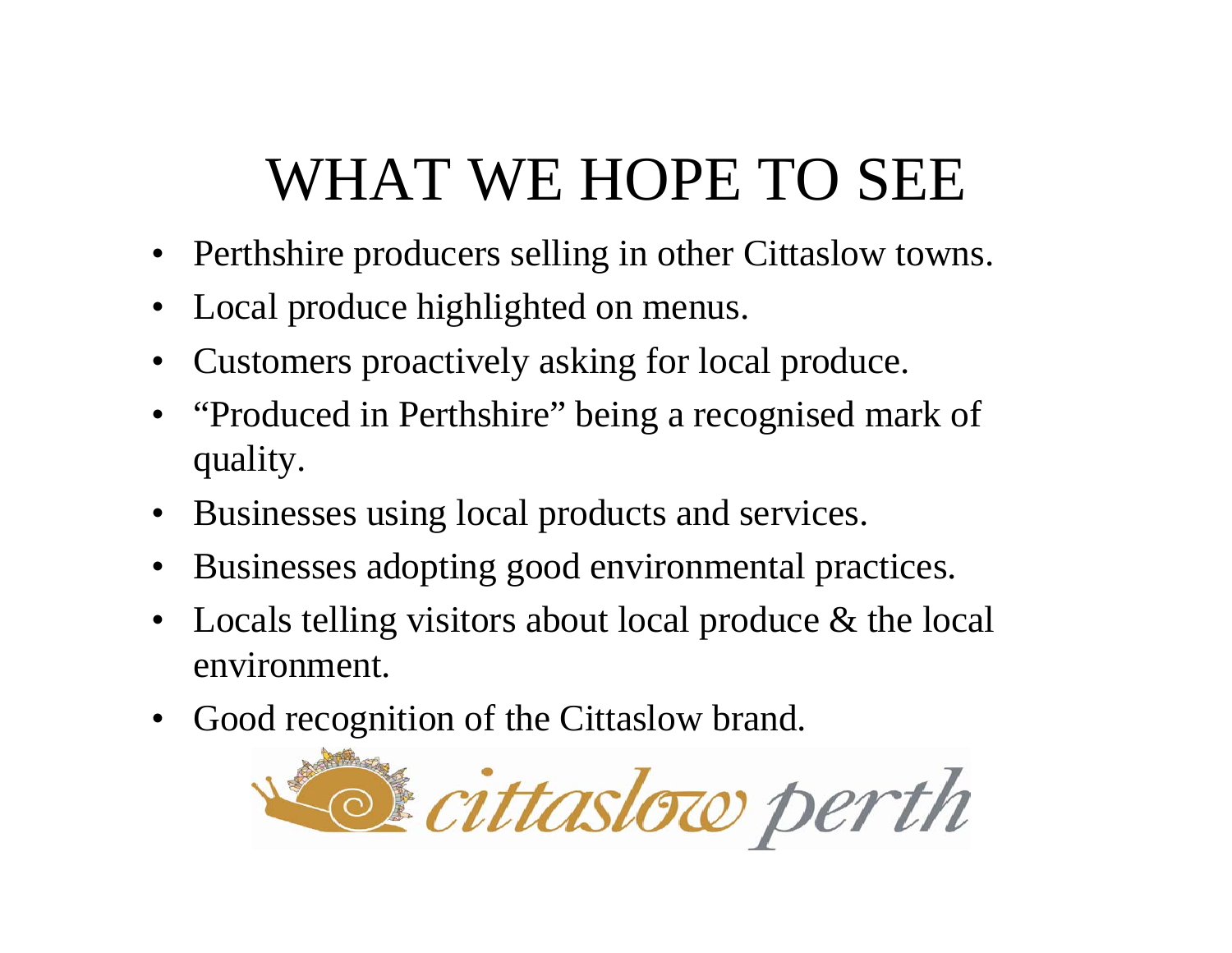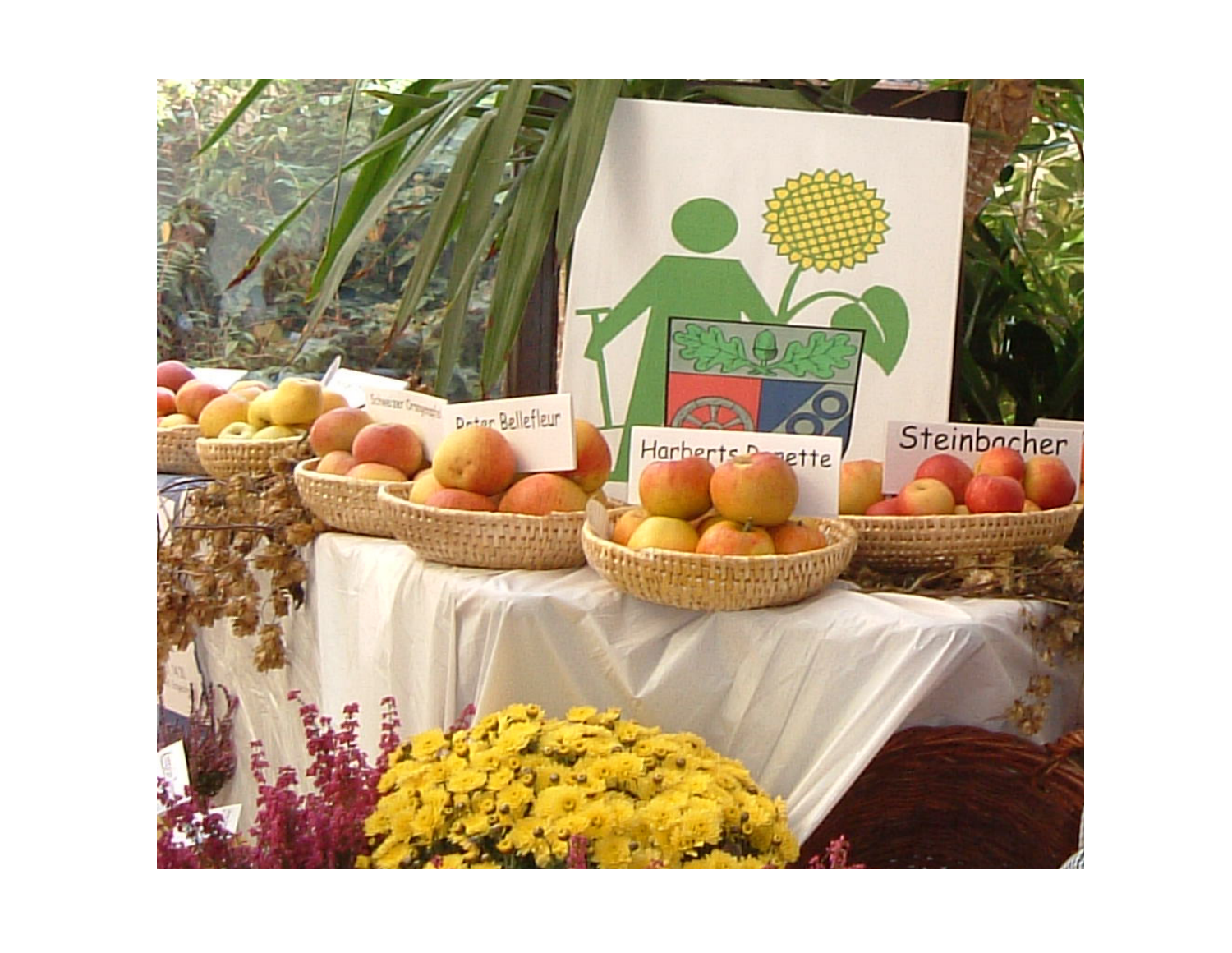### MORE INFORMATION?

- www.perthcittaslow.org.uk
	- www.cittaslow.org.uk
		- www.slowfood.com

![](_page_20_Picture_4.jpeg)